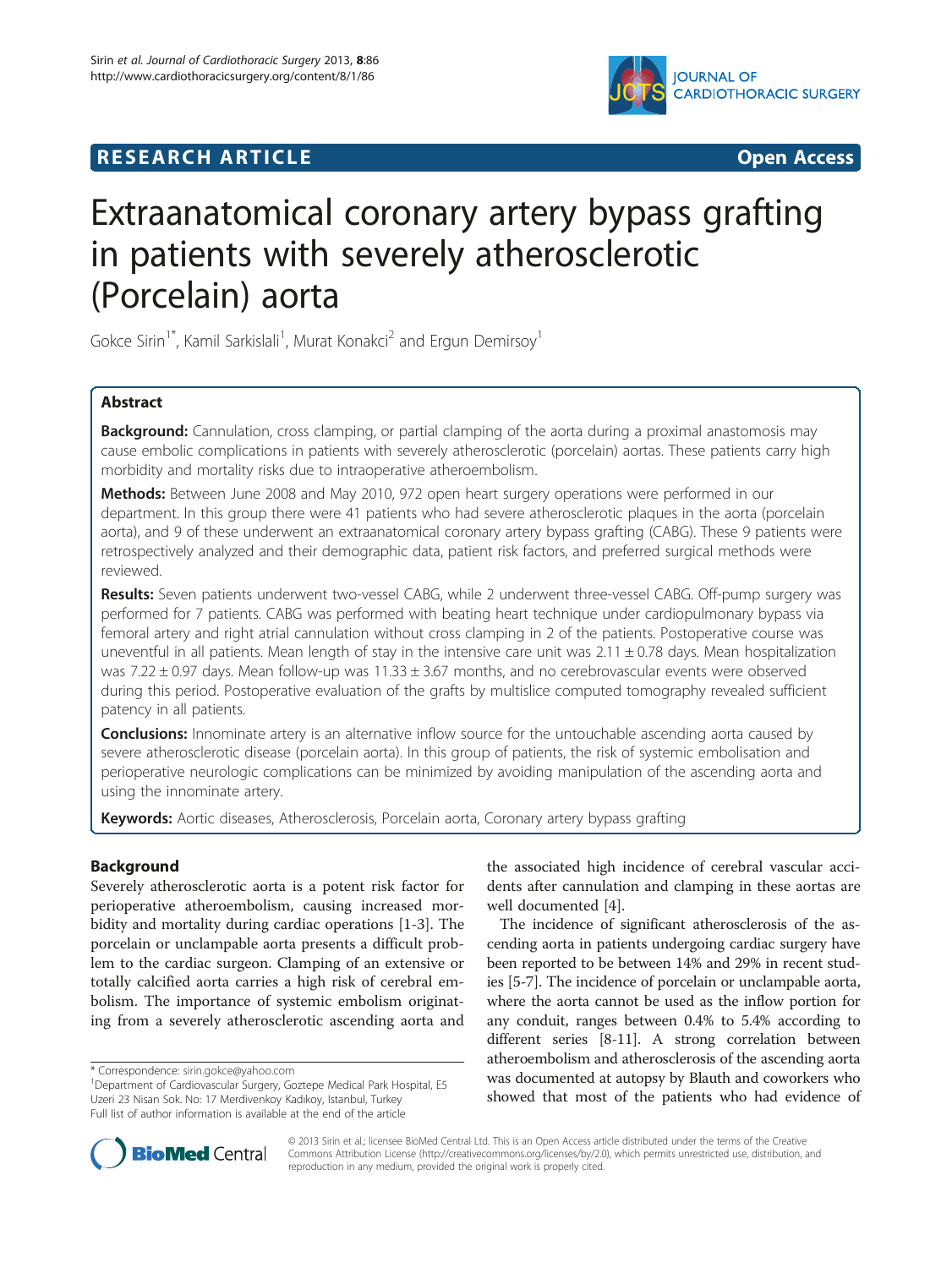atheroemboli and died after cardiac surgery had extensive atherosclerosis of the ascending aorta [[12](#page-4-0)].

Currently most surgeons perform cardiac surgery by the differential application of a fully occluding cross clamp to construct the distal anastomosis and a partially occluding clamp to construct the proximal anastomosis. Severe atherosclerosis of the ascending aorta or "porcelain aorta" requires technical modifications in cardiopulmonary bypass (CPB) as well as revascularization techniques. Various techniques have been described to prevent atheroembolism caused by manipulation of extremely calcified ascending aortas. These techniques include full pedicle arterial revascularization with hypothermic fibrillatory arrest in combination with cannulation of distal arterial sites [[13](#page-4-0)] and use of the innominate or axillary arteries [\[2,3\]](#page-4-0).

The present report describes our effort to prevent atheroembolic events in patients with severely calcified ascending aortas who underwent extraanatomic coronary artery bypass grafting (CABG) procedures.

## Methods

Between June 2008 and May 2010, 972 open heart surgery operations were performed in the Department of Cardiovascular Surgery of our institution. The study was approved by the Local Ethics Committee of Goztepe Medical Park Hospital. All patients were operated by the same surgical teams. In this group there were 41 patients who had severe atherosclerotic plaques in the aorta (porcelain aorta), and 9 of these underwent an extraanatomical CABG. The innominate arteries were used for the proximal anastomotic site in these patients. Registry database, medical notes and charts were studied for preoperative and postoperative data of the patients. The indication for surgical revascularization was in accordance with international guidelines. No randomization was involved and the patient cohort was reviewed retrospectively. This study included only patients in whom the innominate artery was used for the proximal anastomotic site with left internal mammarian artery (LİMA) to left anterior descending artery (LAD) bypass. Patients who underwent surgery using only pedicle arterial grafts, LIMA to LAD artery anastomosis, and T-grafts were excluded.

The ages of the patients were described as mean standart deviation, and other data were given as frequencies or percentages. Calcified ascending aorta was noticed in the preoperative period in two patients by chest X rays (both a chest X ray and computed tomography were taken in these two patients), while it was noticed after median sternotomy by palpation of the ascending aorta in the remaining 7 patients. In all cases, the degree of atherosclerosis of the ascending aorta was graded as severe according to the classification made by Mills and Everson [\[4](#page-4-0)]. To avoid cross-clamping of the diseased ascending aorta, 7 patients were operated on the beating heart and 2 patients were operated on the beating heart under supportive CPB without fibrillation.

#### Surgical technique

Following median sternotomy the pericardium was opened, and the aorta was palpated gently. When a calcific plaque was felt during palpation a safe site for cannulation was not searched further. After the conduits were harvested, heparin was administered (300 IU/kg). The activated clotting time was monitored and maintained longer than 300 seconds during the procedure. Innominate artery, which was selected as the site of proximal anastomosis, was also palpated for atherosclerotic plaques. Innominate artery was the inflow source for all patients. The surgical procedure was conducted via beating heart procedure (off-pump surgery) in 7 patients. The heart was positioned with posterior pericardial retraction sutures and stabilized by using a mechanical suction stabilizer (Medtronic Octopus $^{\circledR}$  2). In the other two patients, surgery was performed by beating heart technique under supportive CPB. Right femoral artery and right atrial cannulation was performed, but without cross clamping and fibrillation. A moderate hypothermia (32° C) was established. All distal anastomoses were performed without aortic cross-clamping. Local perfusion was maintained during each anastomosis using intraluminal shunts. All revascularization procedures were performed using internal thoracic arterial grafts and reversed saphenous vein grafts. Innominate artery was the inflow source and was partially clamped if no atherosclerotic plaques were seen. Then, proximal anastomoses were made with continuous 6.0 polypropylene suture under partial clamping of the innominate artery. The conduits used for revascularization are shown in Table [1.](#page-2-0)

## Results

Demographic data are summarized in Table [2.](#page-2-0) All patients were male except for one, and mean age was  $74,44 \pm 6,39$ . The most common risk factor was smoking, which was present in 77.8% of the patients, and was followed in order by hypertension, diabetes mellitus, chronic obstructive pulmonary disease (COPD) and peripheral arterial disease. Two patients had three vessel, and seven patients had two vessel disease. The preoperative ejection fraction was above 50% in 33.3% of the patients.

A LIMA-LAD anastomosis was performed in 8 patients, and bypass to the LAD was made with a saphenous vein in one patient. The distal anastomotic sites other than the LAD were the right coronary artery in 6 (body in 3, acute marginal branch in 2, right posterior descending branch in 1), and circumflex artery in 5 (first obtuse marginal branch in 3, second obtuse marginal branch in 1, third obtuse marginal branch in 1) (Table [1](#page-2-0)). Innominate artery was the proximal anastomotic site in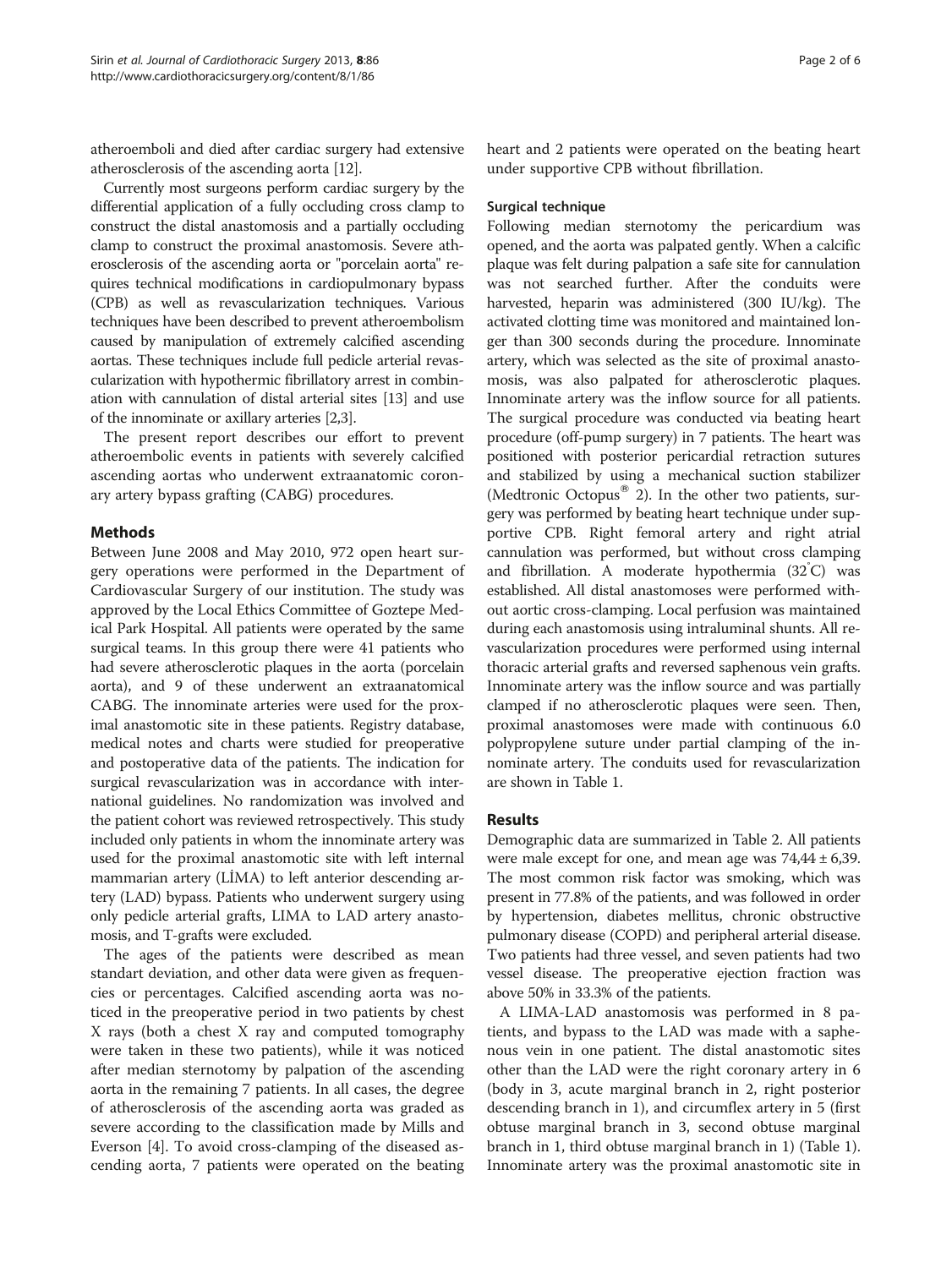<span id="page-2-0"></span>Table 1 Operative variables of the patients

| <b>Patients</b> | Surgical procedure, inflow-target vessel                                                                                   | Surgical technic     |
|-----------------|----------------------------------------------------------------------------------------------------------------------------|----------------------|
|                 | CABGx2                                                                                                                     | Beating heart        |
|                 | Innominate artery-LAD (SVG)- Circumflex artery (First Obtuse Marginal branch)<br>(SVG)                                     |                      |
|                 | (Y-Graft)                                                                                                                  |                      |
| 2               | CABGx2                                                                                                                     | Beating heart        |
|                 | LIMA-LAD, Innominate artery-acute margin artery (SVG)                                                                      |                      |
| 3               | CABGx2                                                                                                                     | Beating heart        |
|                 | LIMA-LAD, Innominate artery-RCA (SVG)                                                                                      |                      |
| 4               | CABGx2                                                                                                                     | Beating heart        |
|                 | LIMA-LAD, Innominate artery-RCA (SVG)                                                                                      |                      |
| 5               | CABGx2                                                                                                                     | Beating heart on CPB |
|                 | LIMA-LAD, Innominate artery-Circumflex artery (Second Obtuse Marginal branch) (SVG)                                        |                      |
| 6               | CABGx3                                                                                                                     | Beating heart on CPB |
|                 | LIMA-LAD, Innominate artery-RCA (SVG)-Circumflex artery (Third Obtuse Marginal branch) (SVG) (Y-Graft)                     |                      |
| 7               | CABGx2                                                                                                                     | Beating heart        |
|                 | LIMA-LAD, Innominate artery-Circumflex artery (First Obtuse Marginal branch) (SVG)                                         |                      |
| 8               | CABGx2                                                                                                                     | Beating heart        |
|                 | LIMA-LAD, Innominate artery-Right posterior descending artery (SVG)                                                        |                      |
| 9               | CABGx3                                                                                                                     | Beating heart        |
|                 | LIMA-LAD, Innominate artery-acute marjin artery (SVG)- Circumflex artery (First Obtuse Marginal branch)<br>(SVG) (Y-Graft) |                      |

CABG: Coronary artery bypass grafting, LAD: Left anterior descending artery, SVG: Saphenous vein graft, LIMA:Left internal mammarian artery, RCA: Right coronary artery, CPB: Cardiopulmonary bypass.

all patients. The revascularization procedures are summarized in Table 1.

In 7 patients the CABG procedure was made with the beating heart technique. In 2 patients the surgical procedure was performed with the beating heart

## Table 2 Demographic variables of patients

|                             | n (%)        |
|-----------------------------|--------------|
| Age*                        | 74,44 ± 6,39 |
| Male/Female                 | 8/1          |
| Co-morbidities              |              |
| Diabetes Mellitus           | 5 (55,6%)    |
| Hypertension                | 6 (66,7%)    |
| <b>COPD</b>                 | 3 (33,3%)    |
| Peripheral arterial disease | 3 (33,3%)    |
| Smoking                     | 7 (77,8%)    |
| Coronary Artery Disease     |              |
| Double vessel               | 7 (77,8%)    |
| Triple vessel               | 2 (22,2%)    |
| Left ventricular EF         |              |
| $>50\%$                     | 3 (33,3%)    |
| 30-50%                      | 6 (66,7%)    |

\*. Mean ± satandard deviaton, COPD: chronic obstructive pulmonary disease, EF: ejection fraction.

technique under CPB, using femoral arterial and right atrial cannulation without cross clamping. Total CPB times in these two patients were 47 minutes and 86 minutes. No ischemic complications due to femoral arterial cannulation (lower limb ischemia) were encountered.

No hemodynamic instability was seen in the early postoperative period. The whole postoperative course was free of any cerebrovascular events and any of its signs.

The mean length of stay in the intensive care unit was  $2.11 \pm 0.97$  days. The mean length of stay in the hospital was  $7.22 \pm 0.97$  days. The mean follow-up time was 11.33 ± 3.67 months, and no cerebrovascular events were observed during this period. Postoperative evaluation of the grafts by multislice computed tomography revealed sufficient patency in all patients.

## **Discussion**

Atheroembolism has remained as the main source of cerebrovascular events for years. Atherosclerotic disease of the ascending aorta carries a higher risk of atheroembolism due to manipulation of the aorta during cardiac surgery. Heavily calcified "porcelain" aorta is associated with increased morbidity and mortality during any cardiac surgery because of increased risk of atheroembolism. The number of patients who require avoidance of manipulation of the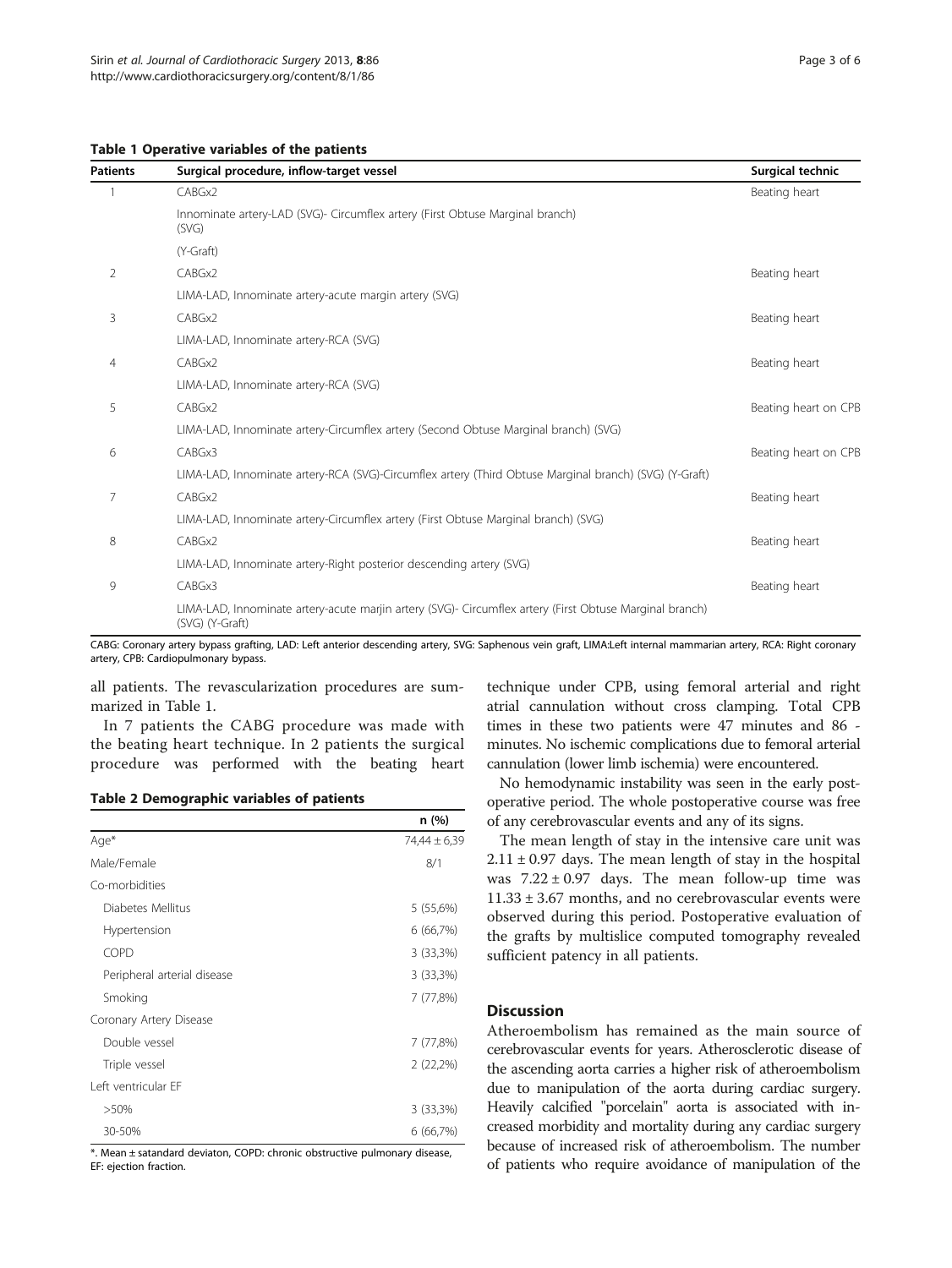ascending aorta increases every year. Avoiding manipulation of such an aorta is crucial in preventing cerebrovascular events. A conventional CABG procedure is performed by: (1) cannulation of the aorta, (2) crossclamping of the aorta and (3) partial clamping of the aorta for construction of the proximal anastomosis. These manipulations have been proposed as the main sources of atheroembolism [\[13](#page-4-0)].

The most common sites for cannulation during conventional cardiac surgery are the ascending aorta or femoral arteries [[4,6,13](#page-4-0)-[16](#page-4-0)]. The severely atheromatous ascending aorta precludes conventional arterial cannulation or clamping. Manipulation of diseased aorta may result in atheroembolism [[13,16-18\]](#page-4-0). Digital palpation with a lowered systemic blood pressure can be used to get a softer spot in the aortic arch for cannulation. Also, epiaortic echocardiography can be used to confirm the atherosclerotic spots and it is superior to both manual palpation of the ascending aorta and transesophageal echocardiography (TEE) in the detection of atherosclerosis of the ascending aorta, especially the noncalcified type [[5,6,19](#page-4-0)-[23](#page-4-0)]. The frequency of cerebrovascular events after cardiac surgery due to cerebral embolism may be reduced using epiaortic echocardiography which detects the atherosclerotic aortic sites and prevents ascending aortic manipulations (e.g., cannulation for CPB, cross clamping and partial clamping of the aorta, and construction of proximal anastomoses onto the aorta) [[19,24](#page-4-0)-[26](#page-5-0)]. Intraoperative TEE has routinely been used for patients with valvular diseases. None of the patients included in our study underwent TEE examination. After median sternotomy and opening of the pericardium, the aorta was palpated gently in all patients. When an atheromatous ascending aorta or heavily calcified "porcelain" aorta was detected, a safe site for cannulation was not searched further.

In conditions where the ascending aorta cannot be cannulated safely due to atherosclerotic diseases, use of a peripheral cannulation (femoral or axillary artery) is suggested [\[16,19\]](#page-4-0). Coexistence of severe abdominal aortic atherosclerosis and atherosclerosis of iliofemoral arteries in patients with coronary artery disease can result in the inability to use the femoral arteries as cannulation site [[4,5,12-15](#page-4-0)[,27\]](#page-5-0). Axillary artery is an alternative site for arterial cannulation and is more desirable than the femoral artery since retrograde blood flow carries a high risk of retrograde atheroemboli [[13,16,19](#page-4-0),[28](#page-5-0)]. In this study, femoral artery cannulation was preferred in two patients because the diameter of the femoral artery was better than the axillary artery. We also did not encounter any ischemic events caused by femoral artery cannulation.

Various techniques have been described to reduce the risk of atheroembolism that may cause cerebrovascular events in patients with atherosclerotic ascending aorta.

These include "no-touch" technique [\[10\]](#page-4-0), single-clamp technique [[14](#page-4-0)[,26](#page-5-0)], placement of proximal saphenous vein (SV) grafts onto the internal mammary artery (IMA), onto the innominate artery [[4,5,9,13,15\]](#page-4-0), onto the axillary artery, [\[9](#page-4-0)[,29\]](#page-5-0) or onto the carotid artery [[27,30,31\]](#page-5-0), complete arterial revascularization with pedicle arterial grafts (ITA and right gastroepiploic artery) under hypothermic fibrillatory arrest that avoids clamping of the ascending aorta [[10,13](#page-4-0)[,32\]](#page-5-0), replacement of the ascending aorta [[24](#page-4-0)], aortic endarterectomy [\[17,19,](#page-4-0)[33](#page-5-0)], patch aortoplasty, and arterial cannulation of the axillary artery [\[13,16](#page-4-0)[,28\]](#page-5-0). Furthermore, coronary-coronary bypass on a beating heart (off-pump surgery) can be performed safely in patients with porcelain aorta [[34](#page-5-0)].

Holland and Hieb [[35\]](#page-5-0) and Weinstein and Killen [[15](#page-4-0)] have both individually reported use of the innominate artery as the inflow vessel. Bonatti et al [\[36\]](#page-5-0). reported acceptable graft patencies in patients with severely atherosclerotic ascending aortas and redo operations using the subclavian and axillary artery as inflow vessels. Demirsoy et. al [[9\]](#page-4-0). performed extraanatomic bypass operations to 8 patients with porcelain aorta, and preferred the innominate artery in 6 patients, axillary artery in 1 patient, and the subclavian artery in 1 patient as the site of proximal anastomosis. Postoperative graft patency was assessed with contrast enhanced electron beam coronary angiography, and only one saphenous vein graft to the right coronary artery was observed to be occluded. In the present report, the innominate artery was used as the inflow source to construct the proximal anastomosis in all patients. The patients were followed up for a mean period of  $11.33 \pm 3.67$  months, and all grafts remained patent during this time.

The beating heart technique is the method of choice for treating patients with porcelain aortas undergoing CABG. This technique avoids aortic manipulation and reduces the risk of a postoperative embolic cerebrovascular event [[5](#page-4-0)[,37\]](#page-5-0). However, revascularization of the circumflex coronary artery system in patients with multivessel disease may be difficult on the beating heart. Although hypothermic circulatory arrest has also been suggested as an alternative, it is not without complications [[16](#page-4-0),[37](#page-5-0)]. We performed coronary artery bypass grafting procedure on the beating heart in all 9 patients. Because they were hemodynamically unstable, in two patients the surgical procedures were performed with the beating heart technique under supportive CPB and without using cross clamping and fibrillation. The atherosclerotic aorta was not used as a site of proximal anastomosis. There was no need for cross-clamping of the aorta and infusion of cardioplegic solution. Since the innominate artery was the site of proximal anastomoses, no partial clamp was placed on the atherosclerotic aorta. When the time required for cooling and heating is considered in patients who undergo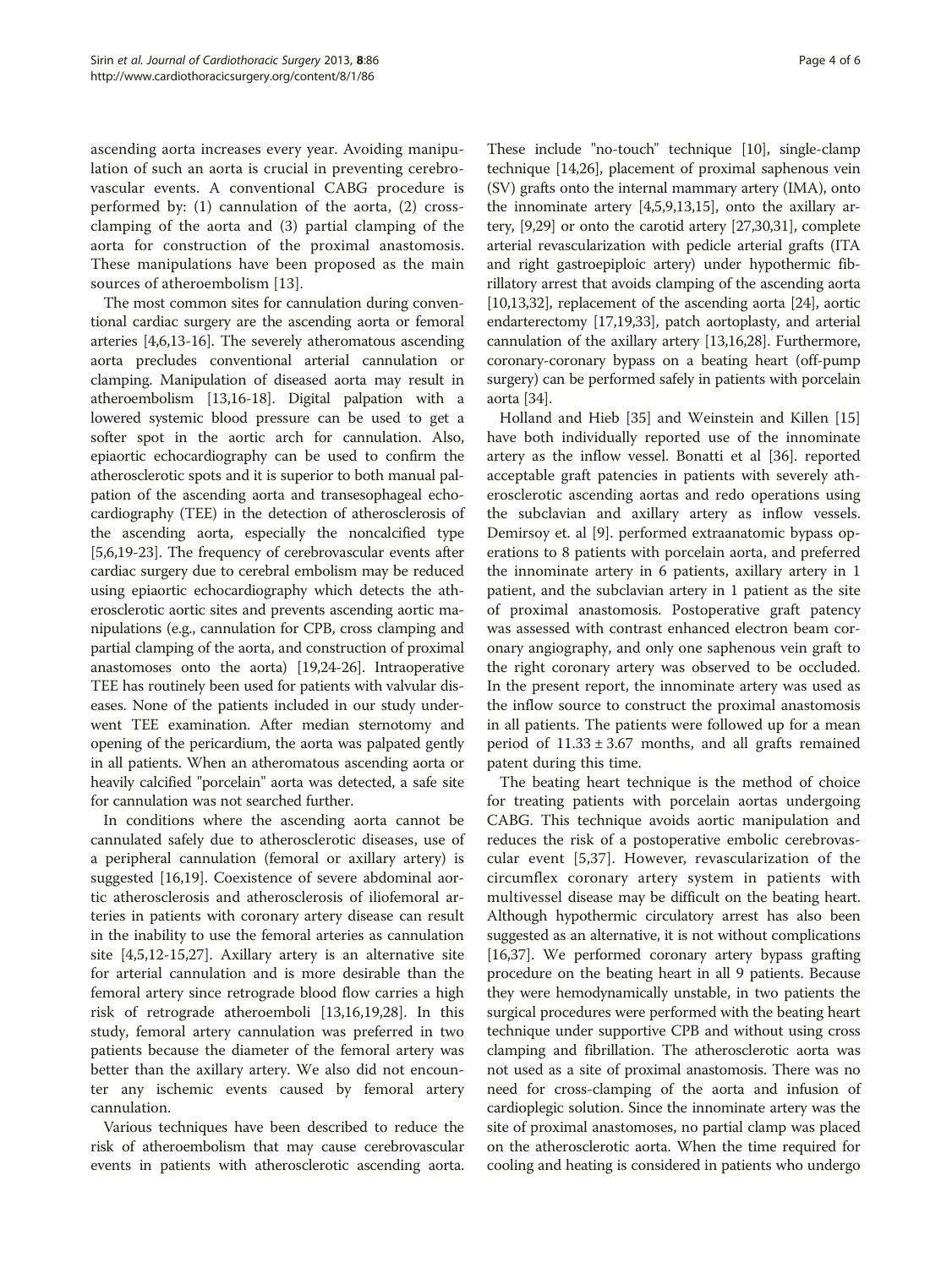<span id="page-4-0"></span>hypothermic circulatory arrest, this appears as a straightforward method that does not prolong procedural time. With these strategies, we were able to avoid embolization from the severely atherosclerotic ascending aorta and prevent any embolic cerebrovascular event, as would have been expected in association with manipulation of calcified aorta. In this technique, the saphenous veins are longer than normal, which may cause graft failures in the long term. Studies that investigate graft patencies in the mid and long term are necessary. Graft patencies in our study were similar to those in the literature.

## Conclusions

We believe that when a severely atherosclerotic ascending aorta is encountered during CABG procedures, techniques that do not require cross-clamping, partial clamping or manupilation of the aorta, such as the beating heart with or without supportive CPB and a fibrillating heart, should be preferred. In summary, we conclude that in patients with a severely calcified (porcelain) ascending aorta, in addition to the use of IMA grafts using the "no-touch" technique and placing proximal anastomoses on one of the branches of the aortic arch instead of the aorta in an extra-anatomic fashion are straightforward and useful strategies to reduce the perioperative risk of cerebrovascular events due to atheroembolism.

#### Competing interests

The authors declare that they have no competing interests.

#### Authors' contributions

GS designed the study, performed data collection, analysis and interpretation and drafted the article. KS performed critical revisions and provided the final approval of the article. MK assisted in data interpretation and performed critical revisions of the article. ED assisted in data interpretation and performed critical revisions of the article. All authors read and approved the final manuscript.

#### Acknowledgements

We would like to thank Serdar Tuncer for his help with the English grammar check in this paper.

#### Author details

<sup>1</sup>Department of Cardiovascular Surgery, Goztepe Medical Park Hospital, E5 Uzeri 23 Nisan Sok. No: 17 Merdivenkoy Kadıkoy, Istanbul, Turkey. <sup>2</sup> <sup>2</sup>Department of Anesthesiology, Goztepe Medical Park Hospital, E5 Uzeri 23 Nisan Sok. No: 17 Merdivenkoy Kadıkoy, Istanbul, Turkey.

#### Received: 20 January 2013 Accepted: 9 April 2013 Published: 15 April 2013

#### References

- 1. Roach GW, Kanchuger M, Mangano CM, Newman M, Nussmeier N, Wolman R, Aggarwal A, Marschall K, Graham SH, Ley C: Adverse cerebral outcomes after coronary bypass surgery. Multicenter Study of Perioperative Ischemia Research Group and the Ischemia Research and Education Foundation Investigators. N Engl J Med 1996, 335:1857–1863.
- Mickleborough LL, Walker PM, Takagi Y, Ohashi M, Ivanov J, Tamariz M: Risk factors for stroke in patients undergoing coronary artery bypass grafting. J Thorac Cardiovasc Surg 1996, 112:1250–1259.
- 3. Bar-El Y, Goor DA: Clamping of the atherosclerotic ascending aorta during coronary artery bypass operations: its cost in stroke. J Thorac Cardiovasc Surg 1992, 104:469–474.
- 4. Mills NL, Everson CT: Atherosclerosis of the ascending aorta and coronary artery bypass: pathology, clinical correlates, and operative management. J Thorac Cardiovasc Surg 1991, 102:546–553.
- Yamaguchi A, Adachi H, Tanaka M, Ino T: Efficacy of intraoperative epiaortic ultrasound scanning for preventing stroke after coronary artery bypass surgery. Ann Thorac Cardiovasc Surg 2009, 15:98–104.
- 6. Wareing TH, Davila-Roman VG, Barzilai B, Murphy SF, Kouchoukos NT: Management of the severely atherosclerotic ascending aorta during cardiac operations: a strategy for detection and treatment. J Thorac Cardiovasc Surg 1992, 103:453–462.
- 7. Davila-Roman VG, Barzilai B, Wareing TH, Murphy SF, Kouchoukos T: Intraoperative ultrasonographic evaluation of the ascending aorta in 100 consecutive patients undergoing cardiac surgery. Circulation 1991, 84:47–53.
- 8. Peigh PS, DiSesa VJ, Collins JJ Jr, Cohn LH: Coronary Bypass Grafting With Totally Calcified or Acutely Dissected Ascending Aorta. Ann Thorac Surg 1991, 51:102–104.
- 9. Demirsoy E, Unal M, Arbatlı H, Yazgan N, Tukenmez F, Sonmez B: Extraanatomic coronary artery bypass graftings in patients with porcelain aorta. J Cardiovasc Surg (Torino) 2004, 45:111–115.
- 10. Akpinar B, Guden M, Sanisoglu I, Konuralp C, Yilmaz O, Sonmez B: A notouch technique for calcified ascending aorta during coronary artery surgery. Tex Heart Inst J 1998, 25:120-123.
- 11. Bonatti J, Nagele G, Hangler H, Danzmayr M, Mueller L, Rieger M, Bodner G, Laufer G: Extraanatomical coronary artery bypass grafts on the beating heart for management of the severely atherosclerotic ascending aorta. Heart Surg Forum 2002, 5:272–281.
- 12. Blauth CI, Cosgrove DM, Webb BW, Ratlif NB, Boylan M, Piedmonte MR, Lytle BW, Loop FD: Atheroembolism from the ascending aorta: an emerging problem in cardiac surgery. J Thorac Cardiovasc Surg 1992, 103:1104–1112.
- 13. Leyh RG, Bartels C, Nötzold A, Sievers HH: Management of porcelain aorta during coronary artery bypass grafting. Ann Thorac Surg 1999, 67:986-988.
- 14. Aranki SF, Rizzo RJ, Adams DH, Couper GS, Kinchla NM, Gildea JS, Cohn LH: Single-clamp technique: an important adjunct to myocardial and cerebral protection in coronary operations. Ann Thorac Surg 1994, 58:296–303.
- 15. Weinstein G, Killen DA: Innominate artery-coronary artery bypass graft in a patient with calcific aortitis. J Thorac Cardiovasc Surg 1980, 79:312–313.
- 16. Sabik JF, Lytle BW, McCarthy PM, Cosgrove DM: Axillary artery: an alternative site of arterial cannulation for patients with extensive aortic and peripheral vascular disease. J Thorac Cardiovasc Surg 1995, 109:885–891.
- 17. Culliford AT, Colvin SB, Rohrer K, Baumann FG, Spencer FC: The atherosclerotic ascending aorta and transverse arch: a new technique to prevent cerebral injury during bypass: experience with 13 patients. Ann Thorac Surg 1986, 41:27–35.
- 18. Ribakove GH, Katz ES, Galloway AC, Grossi EA, Esposito RA, Baumann FG, Kronzon I, Spencer FC: Surgical implications of transesophageal echocardiography to grade the atheromatous aortic arch. Ann Thorac Surg 1992, 53:758–763.
- 19. Tamura K, Nomura F, Mukai S, Yoshitatsu M, Sakao J, Ihara K: Combined aortic valve replacement and coronary artery bypass grafting with in situ arterial grafts for porcelain aorta. Ann Thorac Cardiovasc Surg 2003, 9(3):206–208.
- 20. Djaiani G, Ali M, Borger MA, Woo A, Carroll J, Feindel C, Fedorko L, Karski J, Rakowski H: Epiaortic scanning modifies planned intraoperative surgical management but not cerebral embolic load during coronary artery bypass surgery. Anesth Analg 2008, 106:1611–1618.
- 21. Wareing TH, Davila-Roman VG, Daily BB, Murphy SF, Schechtman KB, Barzilai B, Kouchoukos NT: Strategy for the reduction of stroke incidence in cardiac surgical patients. Ann Thorac Surg 1993, 55:1400–1407.
- 22. Konstadt SN, Reich DL, Kahn RS, Viggiani RF: Transesophageal echocardiography can be used to screen for ascending aortic atherosclerosis. Anesth Analg 1995, 81:225–228.
- 23. Das S, Dunning J: Can epiaortic ultrasound reduce the incidence of intraoperative stroke during cardiac surgery? Interact Cardiovasc Thorac Surg 2004, 3:71–75.
- 24. Zingone B, Rauber E, Gatti G, Pappalardo A, Benussi B, Dreas L, Lattuada L: The impact of epiaortic ultrasonographic scanning on the risk of perioperative stroke. Eur J Cardiothorac Surg 2006, 29:720-728.
- 25. Ozatik MA, Gol MK, Fansa I, Uncu H, Kucuker SA, Kucukaksu S, Bayazit M, Sener E, Tasdemir O: Risk factors for stroke following coronary artery bypass operations. J Card Surg 2005, 20:52–57.